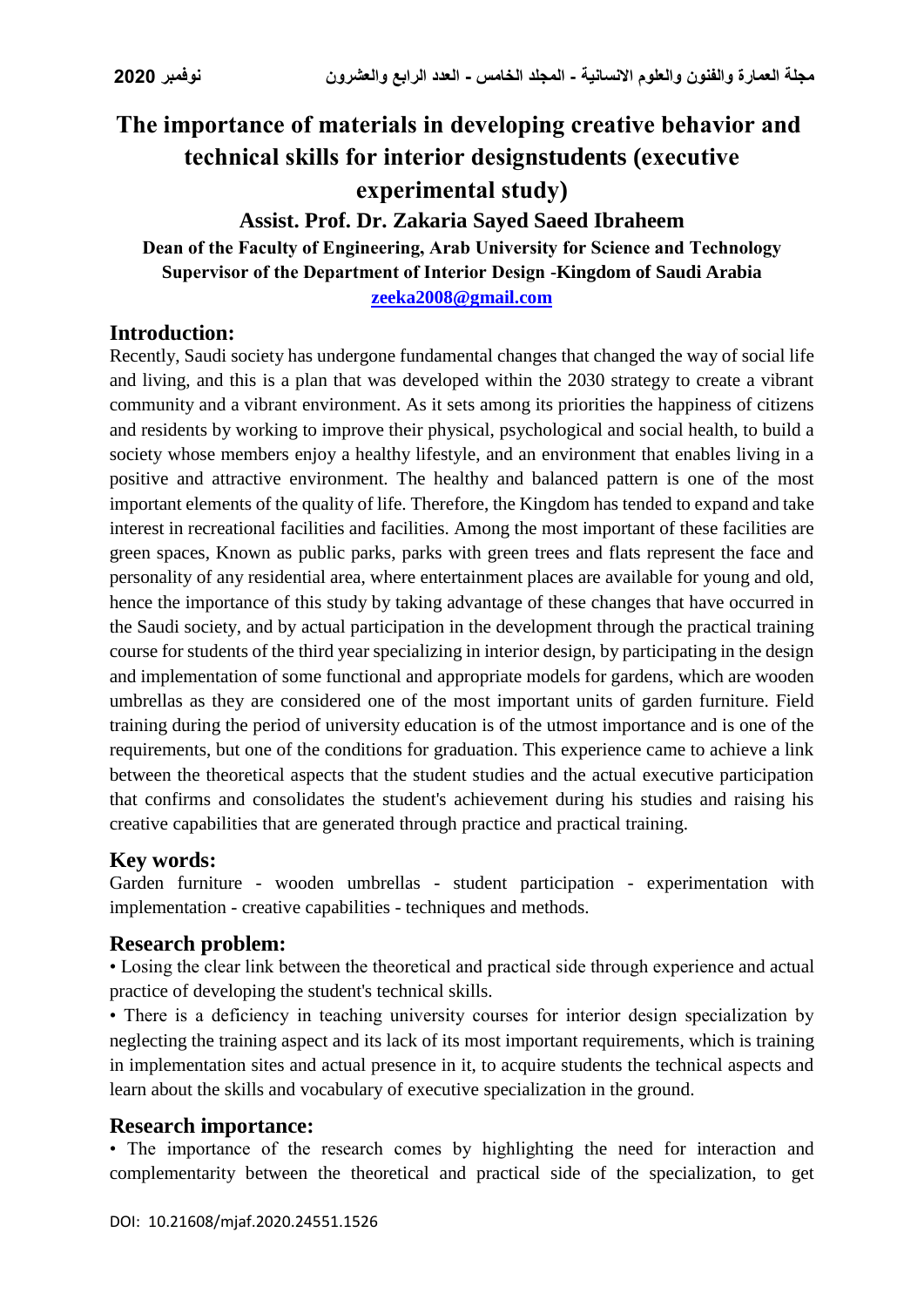acquainted with the technological aspects during the implementation of some types of furniture. Depending on the visits, practical follow-up, and experiencing the implementation atmosphere, with the actual participation of students and passing an applied experience for some of the public garden furniture units.

# **Research aim:**

Access to the fundamentals and requirements that raise the capabilities of students in the technical side, through follow-up and actual practice in the work environment and implementation. And work to develop creativity skills by solving executive problems as one of the creative thinking skills.

Research limits:

• An experimental executive study for the second year students, specializing in interior design.

### **Research hypothesis:**

• The actual experience and practice during practical training raises the creative capabilities of students and emphasizes the correlation between the theoretical study and executive practice through experience and application.

# **Research Methodology:**

To achieve the research objectives, the research uses the experimental method. To achieve the executive experience, the research included two aspects:

# **First: the theoretical framework: it deals with the following:**

**The role of educational institutions towards society:** The civilized development in all its scientific fields looks for the effective reality in meeting human needs and all scientific and technical aspects, and it has become a priority for the need to link university education to society and contribute to meet its requirements with a more interactive performance. The university is not an educational institution as some people imagine it, but rather it is a knowledge institution that radically changes the location of knowledge in society and contributes to a major fundamental role in serving the community. From this standpoint, the initiative came up with design and implementation ideas to provide models for units of service and aesthetic garden furniture, and to sign them in public parks and urban areas scattered in the cities of the Kingdom. These models are made from treated natural wood and do not require a long time to implement to suit the capabilities of students and their times during participation in the stages of their implementation, and they are easily installable and dismantled, as they have the most important characteristics: design ideas, and technology.

**Experience is a way to develop students 'creativity skills**: Creativity is one of the most important goals that advanced human societies seek to achieve through the stages of education, especially the university stage, as education is required to develop the skills and competencies of students so that they can keep pace with the changes in the current era, and are compatible with the requirements of an ever-changing age, the speed of technical changes necessitates the educational system must prepare individuals who are better able to adapt to changes in the labor market, which is an urgent necessity in our contemporary world.

**Landscaping is an applied art:** The design and coordination of gardens is considered one of the branches of applied arts that work on planning the land and dividing it into symmetrical or natural engineering forms, to coordinate and cultivate it with various plant types, as it sends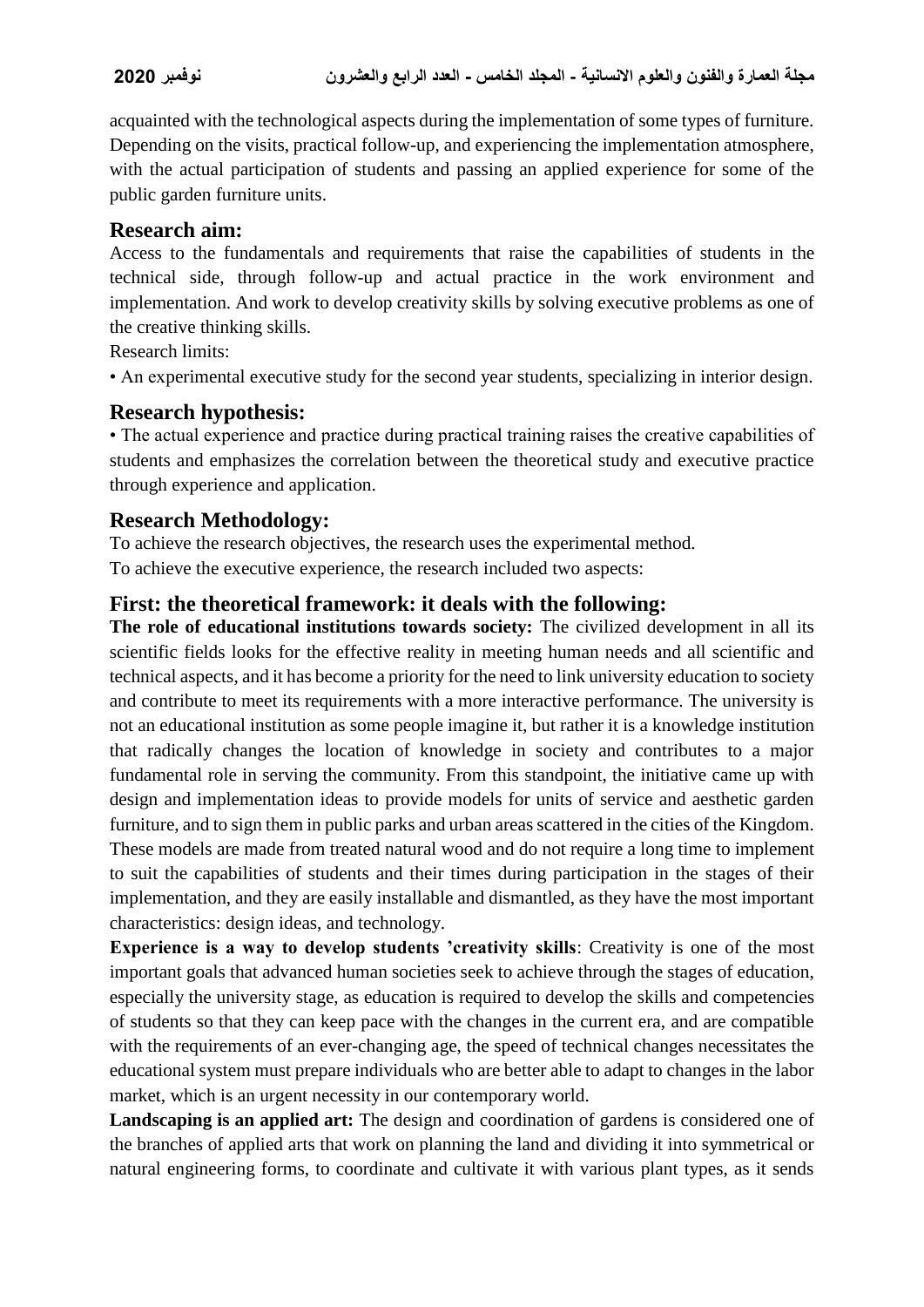itself calm, comfortable, enjoyable and a sense of beauty, the coordination of gardens is not only art, but is art, science and skill, The parks and public parks are considered to be one of the basics of modern city planning, which is being established to be public facilities for cities and residential compounds for a walk and spend leisure times for the residents of these places.

**Design of public garden furniture:** Garden furniture design is one of the most important means for a garden user, which helps him to find amenities, service and beauty, and a successful garden furniture design is the one that expresses its functionality and comprehensiveness to the requirements of users, so it must meet the requirements that are adequate, and reliable. Also, the design of garden furniture must be free from harmful substances in the environment, and it should be simple and not consume large energy in the process of manufacturing and production, as furnishing is the basis of any space that a person uses.

**Wooden umbrellas and pergolas are among the most important elements of garden furniture**: Wooden furniture units in the garden, such as (umbrellas, pergolas, cubes, and chairs) play a fundamental role in the design configuration of the garden, as they are among the priorities that must be taken into account when designing the garden. Within the appropriate spaces in the garden, so as not to cause any visual obstacle to visitors, but rather makes the visitor feel the expansion even in narrow spaces, and through a conceptual framework consisting of three levels:

"Design Ideas, Techniques and Techniques, User-Friendly Psychological and Physical Needs" **Selection of materials suitable for climatic factors**: Wood is one of the raw materials that have a natural beauty appearance in many shapes and colors, therefore it is necessary to take care of treating it properly to preserve all these characteristics and features against climatic conditions, and treated wood becomes more resistant against weather conditions such as heat and humidity, which are the factors that cause damage to wood. Wood has been chosen as a material that carries many advantages and helps to complete the design implementation easily, as well as it is a natural material suitable for gardens, and climatic factors are among the factors that have a major impact on the design of furniture in gardens, because the gardens are directly exposed to different climatic influences, which It is represented by temperature, solar radiation. **Sweden Wood:** Due to the novelty of the experiment, the choice was made on the pine wood "Sweden", which is one of the woods that is easy to implement for structural shapes and helps in designs of various shapes. This type is characterized by ease of operation.

**Wood paints, weatherproof:** It was necessary to protect the wood from moisture, decay, attack of harmful insects, and weather resistance according to the available capabilities, so the appropriate option was to use one of the modern types of paints, which is varied, and proven valid as it has been used for a long time in painting the wood to protect and preserve it.

#### **Second: experimental and executive procedures (applied experience):**

**Project design stage**: This stage started by presenting the project idea to the students to reach an appropriate functional design, and the ideas of the students went beyond and settled on the appropriate ones, then the stage of the amendments was to come up with the final design of the two suitable units for garden furniture.

**The stage of preparing proposals:** Through which several proposals were submitted by students in the form of simple sketches about umbrellas, all of which revolved around the basic ideas presented to them so that we do not move away from the goal or disperse the ideas, so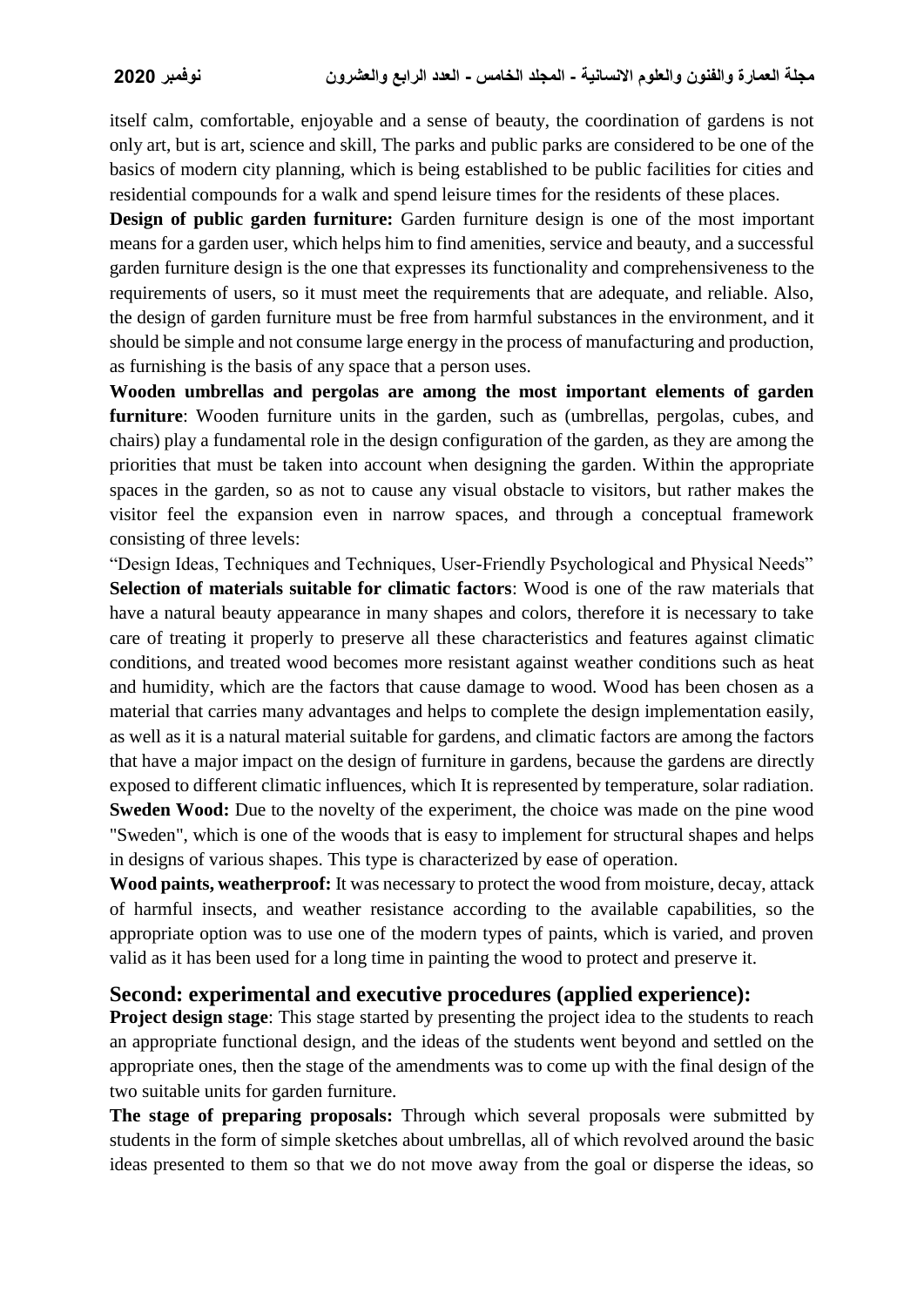most of them express the content that achieves a functional use compatible with the place, environment and users, and students have presented their ideas Which came in the following sketches:



**Some suggested ideas by students**



**The figure shows the stage of implementation of the mini-model "Maquette" for the hexagonal canopy**

**The stage of preparing the final and executive drawings:** This stage included adjustments to students' drawings with final measurements, as well as preparing executive drawings.



**The figure shows the sides and the interlock method used**

**The preparation and preparation stage of the project**: To verify the existence of some observations or problems during implementation, it was necessary to develop scenarios to avoid this:

• Setting the appropriate measurements for the lists and main symptoms forming the structure, in order to achieve the requirements for loading, stability and balance of the unit. The design must achieve air flow to and pass through all corners of the parasols, with the necessity of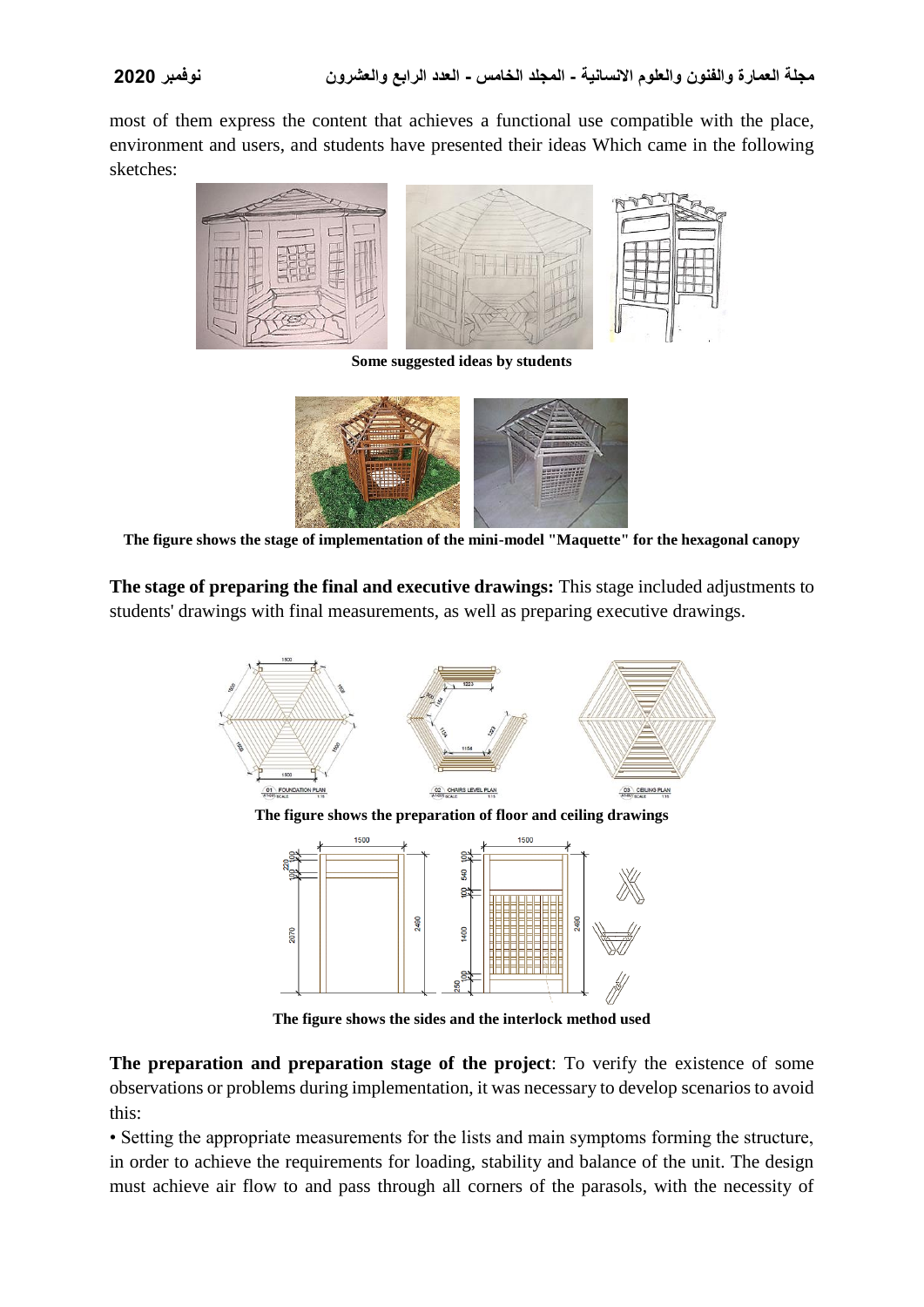showing the aesthetic element of the units to suit their function and location. And stay away from curves to avoid shear areas in wood to ensure durability, ease of operation and implementation, and the technology used in processing (slitting, cutting, wiping, scratching, clicking and tongue, and other simple industry asset operations). Therefore, determine the financial aspect (costs) according to specifications and quantities, including all aspects of implementation. With attention to the methods of finishing with the use of wood preservatives to ensure the safety of treatment and ensuring that the wood is free from any damage, putting in consideration security and safety.

**Stages of implementing the experiment project**: To apply the principle of credibility to determine the extent of confidence from the experiment, the implementation stages were documented with pictures from the beginning to confirm the honesty, consistency and objectivity in the experiment. Where students were moved to Jeddah's industrial area to purchase the necessary wood for the project, then head to some workshops and start implementing the experiment as shown in the pictures.



**Stage of purchasing needed wood for project**



**The figure shows the completion of some of the stages of operation on the scanning and cutting machines and explanation by students**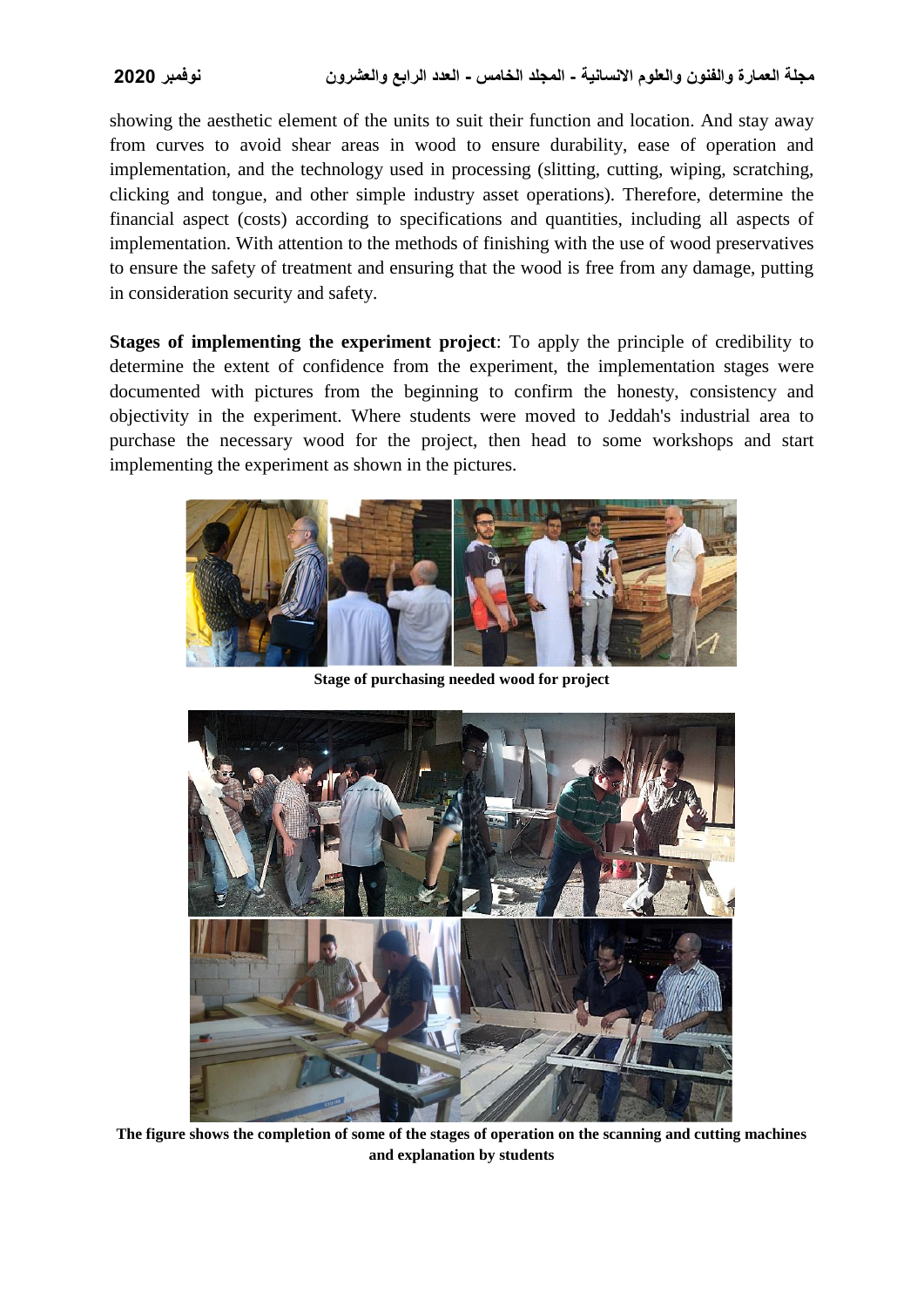**The stage of preparation in the college laboratory:** This stage took place through the students, where they learned to use simple tools such as chisel and road tool in order to complete the scratch and then the sanding stage for all parts of the project wood before assembling it.



**(Figure 18) shows the stage of scratching and student work in the college laboratory**



**The figure shows the sides of the parasols after assembling them**



**The figure shows the installation and assembly of the ceiling unit for the hexagon canopy. A metal assembly unit was created to be installed on both sides "above and below the ceiling beams.**



**The figure shows the two units of the project after completion**

#### **Recommendations:**

• Educational institutions should adopt solutions to serve the community, especially with regard to environmental spaces such as parks, gardens and patios, in a manner that is compatible with environmental and climatic data.

• Taking into account the development occurring in the Kingdom of Saudi Arabia by providing an entertaining environment for citizens, and educational institutions must link curricula to new aspirations of society, and take advantage of this by presenting innovative ideas to furnish and beautify the squares provided by the secretariats and municipalities to society.